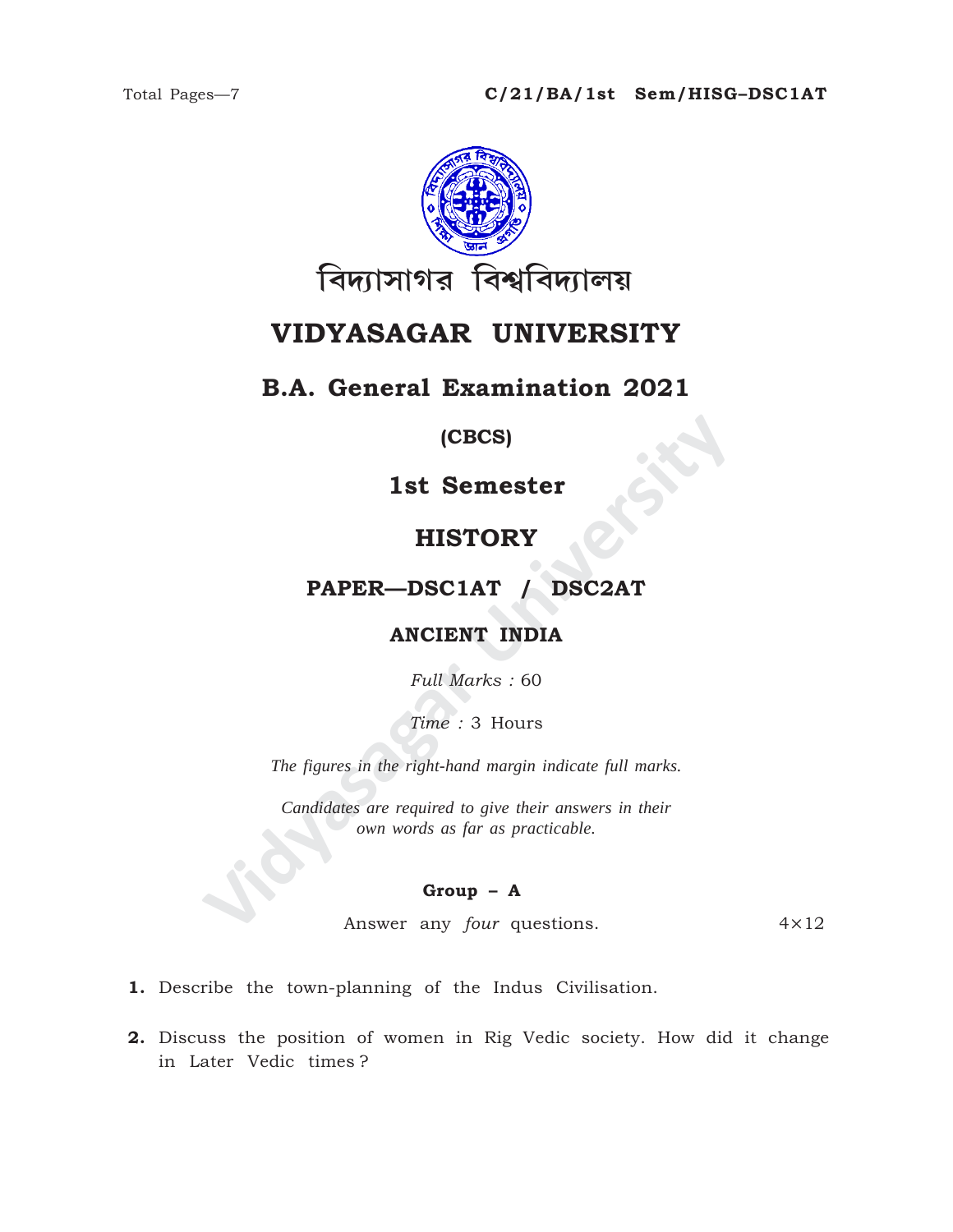- **3.** How was Magadha able to dominate north Indian politics in the 6th century BC ?
- **4.** Discuss the main features of Mauryan administration. Was it autocratic and highly centralised in nature ?
- **5.** How far was Ashoka responsible for the decline of the Mauryan Empire ?
- **6.** Make an estimate of Samudragupta as a conqueror and an administrator.
- **7.** How has the view of Gupta era as a 'golden age' been critiqued ?
- has the view of Gupta era as a 'golden age' been critiq<br>
<sup>2</sup> the circumstances which led to the disintegration of<br> **Group B**<br> **Croup B**<br> **Answer any six questions.**<br> **Croup B**<br> **Answer any six questions.**<br> **Property: 8.** Trace the circumstances which led to the disintegration of the Gupta Empire.

#### **Group – B**

Answer any *six* questions. 6×2

- **9.** Where were the main centres of the Indus Civilisation located ?
- **10.** Who discovered the Indus Civilisation ?
- 11. What is meant by the term 'purusha sukta'?
- **12.** What is meant by 'Chaturashrama' in Vedic society ?
- 13. What is meant by 'Buddhist Councils'? How many Councils were convened ?
- **14.** What is meant by the sixteen 'mahajanapadas' ?
- **15.** What is the language and script of Ashoka's inscriptions ?

**16.** Who were the Ajivikas?

C/21/BA/1st Sem/HISG–DSC1AT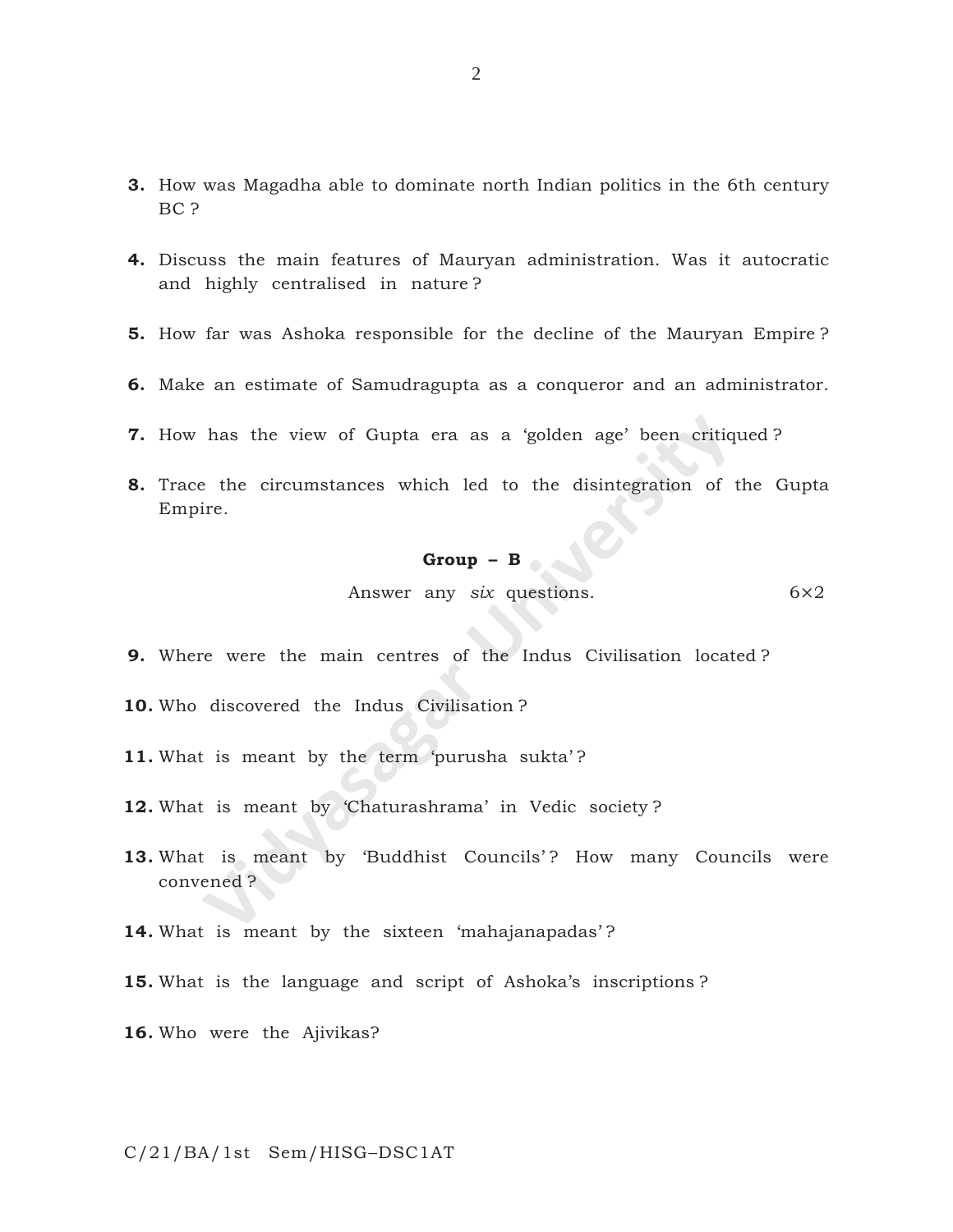- 17. Who was Fa-Hien? What is the name of his book?
- 18. Which Gupta emperor defeated the Huns? From which sources is this known?

## বঙ্গানুবাদ

দক্ষিণ প্রান্তস্থ সংখ্যাগুলি প্রশ্নমান নির্দেশক।

পরীক্ষার্থীদের যথাসম্ভব নিজের ভাষায় উত্তর দেওয়া প্রয়োজন

## বিভাগ-ক

যেকোনো *চারটি* প্রশ্নের উত্তর দাও

 $8\times$ 

- 5। সিন্ধুসভ্যতারনগর-পরিকল্পনা বর্ণনা করো।
- ২। ঋগবৈদিক সমাজে নারীদের অবস্থা আলোচনা করো। পরবর্তী বৈদিক যুগে এ ক্ষেত্রে কী পরিবর্তন হয়েছিল ?
- ৩। খৃষ্টপূর্ব ৬ষ্ঠ শতকে উত্তর ভারতীয় রাজনীতিতে মগধ কীভাবে আধিপত্য বিস্তার করতে পেরিছল?
- ৪। মৌর্য শাসন ব্যবস্থার মূল বৈশিষ্ট্যগুলির আলোচনা করো। এই শাসন ব্যবস্থা কি স্বৈরতান্ত্রিক ও অত্যধিক কেন্দ্ৰীভূত ছিল?
- ৫। মৌর্যসাম্রাজ্যের অধোগতির জন্য আশোক কত দূর দায়ী ছিলেন?
- ৬। বিজেতা ও প্রশাসক হিসাবে সমুদ্র গুপ্তের মূল্যায়ন করো।

#### $C/21/BA/1st$  Sem/HISG-DSC1AT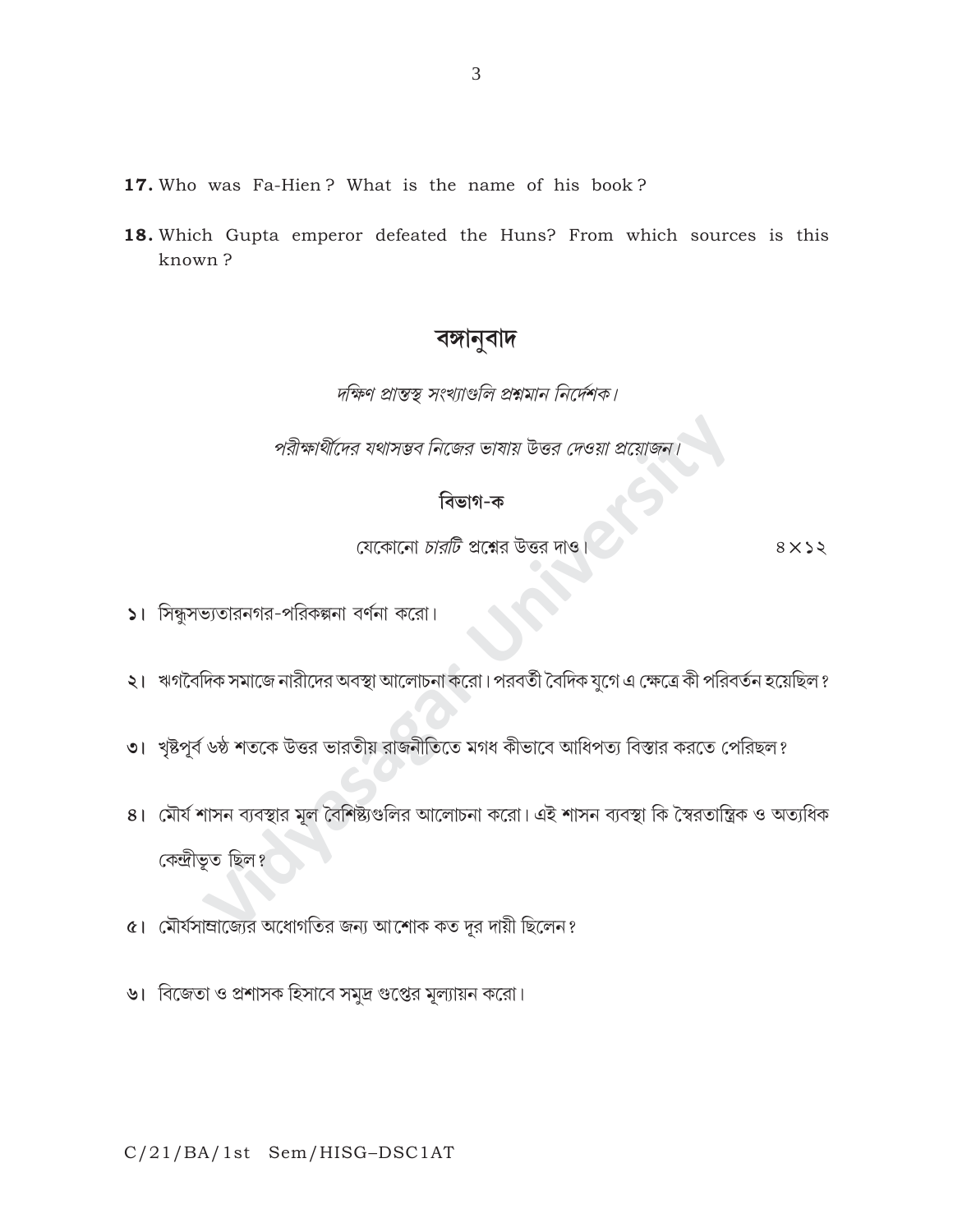$\overline{4}$ 

 $91$  'সুবর্ণযুগ' হিসাবে গুপ্ত সময়কালের ধারণাটি কীভাবে সমালোচিত হযেছে?

৮। গুপ্ত সাম্রাজ্যের ভাঙ্গনের প্রেক্ষাপট আলোচনা করো।

## বিভাগ-খ

যেকোনো *ছয়টি প্রশ্নের উত্তর দাও।* 

৬ $\times$ ২

- ৯। সিন্ধুসভ্যতার প্রধান কেন্দ্র গুলি কোথায় অবস্থিত ছিল?
- $\mathsf{S}$ ০। সিন্ধু সভ্যতা কারা আবিষ্কার করেছিলেন?
- ১১। 'পুরুষসুক্ত' বলতে কী বোঝায়?
- ১২। বৈদিকসমাজের 'চতুরাশ্রম' বলতে কী বোঝায়?
- ১৩। 'বৌদ্ধসংগীতি' বলতে কী বোঝায়? কয়টি সংগীতি অনুষ্ঠিত হয়েছিল?
- ১৪। 'যোড়শমহাজনপদ' বলতে কী বোঝায়?
- $\sqrt{2}$ । অশোকের শিলা লেখ গুলির ভাষা ও লিপি কী?
- ১৬। আজীবিক কারা ছিলেন?
- ১৭। ফা-হিয়েন কে ছিলেন? তাঁর রচিত গ্রন্থের নাম কী?
- ১৮। কোন গুপ্ত সম্রাট হুনদেরকে পরাজিত করেন? কোন সূত্র থেকে এটা জানা যায়?

C/21/BA/1st Sem/HISG-DSC1AT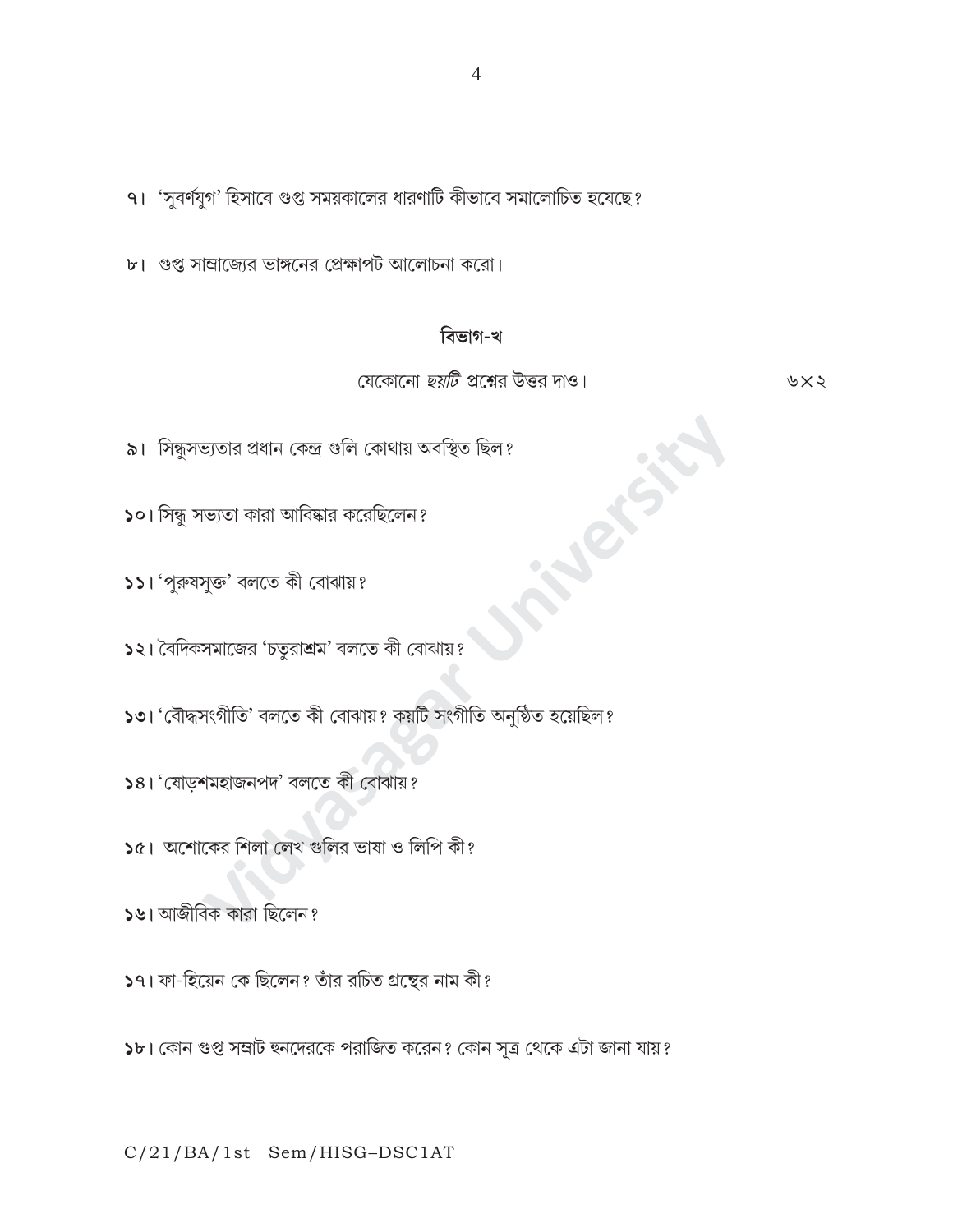# o) ngimai ge idalgay. Kuki zegajg oepai ap lataz ue-**4**×**12**

- 5. KAEP95 KOO9GOOO ZEGOG EOGOZ-DOZABOPDOEO OOZEOEOG  $(8P K 9995)$  (121
- 2. DAGYUDGPAD KOUØNY DZ DDAA WODOEOG OUDKOO OPODOEOG  $(3D$   $K3935)$   $(121)$   $030630$   $026306$   $0306376$   $N969$   $\overline{\triangleright}$   $2$   $R3930$ iDikaTe ceD bonoDol huylena?
- **103 FARSU (151 TS& E969) FARSE GAESOAROZYPROBOR CASAGINASI (1985)**<br>FEARS) (151 OALBON OSLANG (1986AL PROB 2<br>PANOS TS& (1969&) & FAOSP 25 POOSS (1986<br>RAOS TS& (1969&) & FAOSP 25 POOSS (1986<br>RAOS TS& (1969&) & FAOSP 25 POOS  $8.72090000$  (bearknames)  $6.2000$  as toosa measoores  $R$  (SAOORRAGE) araw $R$ ang  $R$ arday  $R$  and  $R$  and  $R$  and  $R$ pangan dan dawakan pas
- 6. UQDNGO KOKOE (IZ(VOKOAO) DZGOJG UHP GHE ((VOGKANO) HO  $\mathcal{D}$ Palacaig (12) leg caPa) kakac gacaoaicozabaiz a.ida 000.207 b292709500 0002 P2C0?
- 5. mOrjyo samrajyo reyag poTon la.giD Te asOk Tina.g  $K3.679$   $R3.67$   $O37.02$   $P2E3$  ?

C/21/BA/1st Sem/HISG–DSC1AT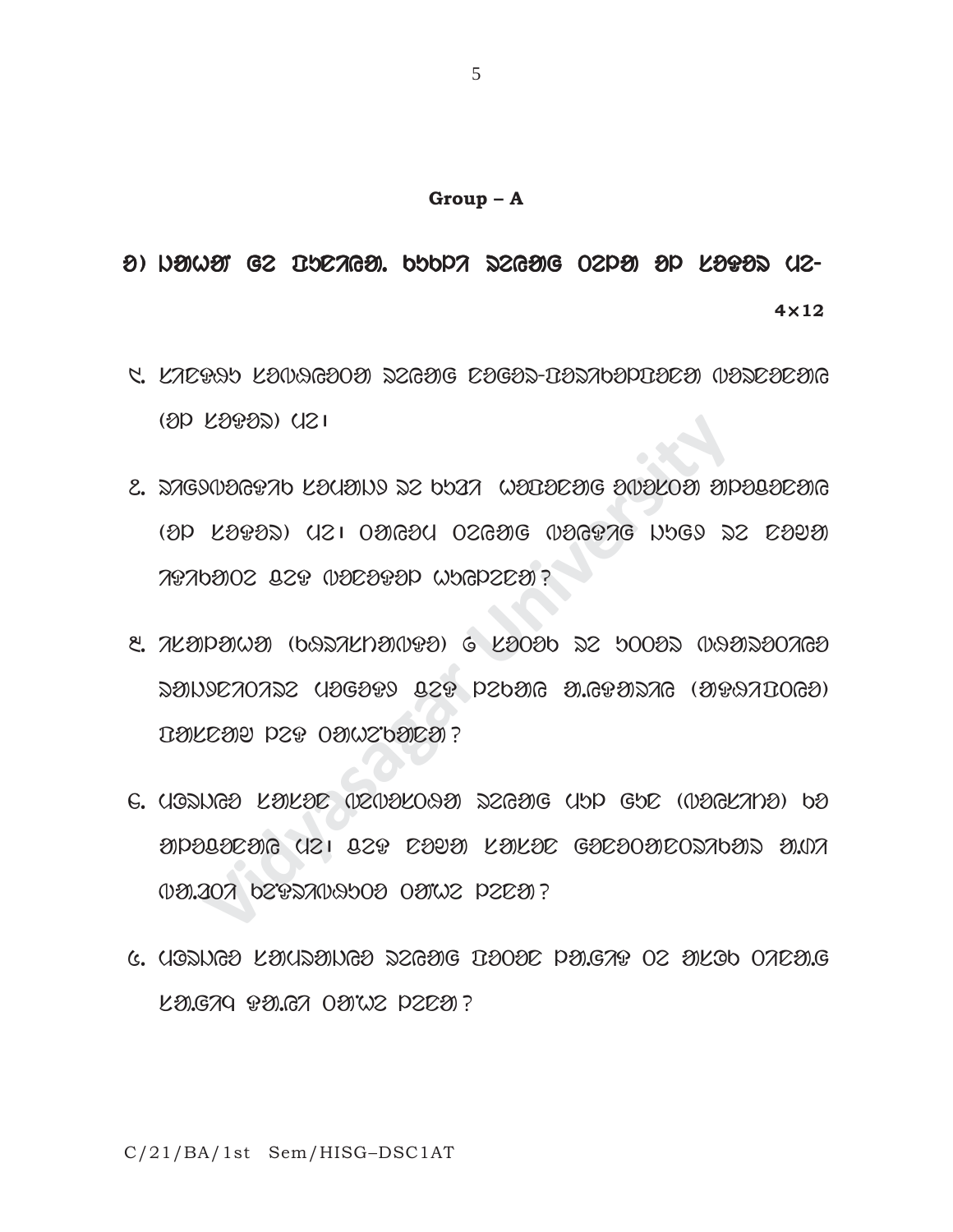- 6. OANZOO ON BROKOKOE PZOOOZ KOUDPKO GUBOO OG UDPPOROE  $8D$   $(121)$
- $2.$  "Laualacy hugs" pzdaoz gubo lauagdap szgag ada  $P2b9D$   $P39D3D29B9b9$   $G9P9D$   $P2b9O2$   $3P$   $L999D$   $(121)$
- $8. 6000$  balastura sama  $\%$ arsuzog sama  $13000$  $(0.252699090)$  and  $0.252699090$

#### **Group – B**

**Vidyasagar University**  $\mathcal{B}$ ) harma ge Turuy gotaf canar popular segag ospay ap (12-**6**×**2**

- 1. sinDu sobHyoTa reyag asolkenDro ko okare TaNhe  $b20221$
- $2.$  KAZPAT KONAGOOO OBOG DO ONNALDON PZP  $0$ ONNZ DOIEO ?
- $8.$  " $B$ babkNbb0 $9$ " (12202  $B292$ (1  $B$ bNa $99.99$ )?
- 4. boyDik arjo hoz reyag "coTurasrom" menTe ceD em  $0.50999992$